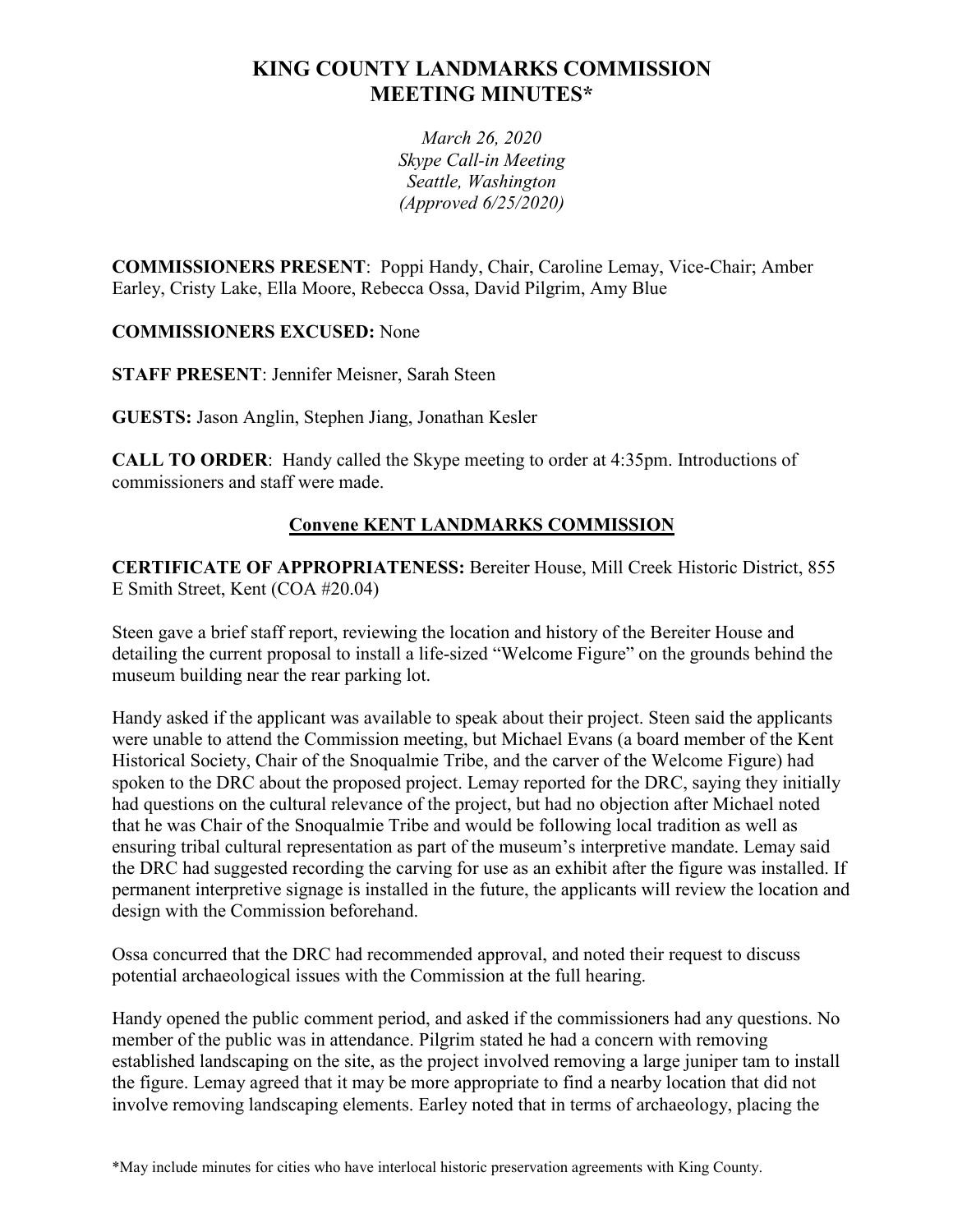King County Landmarks Commission Meeting Minutes March 26, 2020 Page **2** of **5**

figure where the juniper tam is now is a better choice than placing it in open space, since its less likely archaeological features will be disturbed by the installation. Moore was in favor of removing the juniper. Other commissioners had no opinion on the project's impact on the landscape.

Handy asked for additional questions or comments, hearing none, she closed the public comment period and requested a motion.

Blue/Pilgrim moved to approve the application as proposed and recommended by the DRC with the following conditions: that the final location for the figure be subject to staff approval. Motion passed 8-0.

### **Convene AUBURN LANDMARKS COMMISSION**

**CERTIFICATE OF APPROPRIATENESS:** Auburn Pioneer Cemetery, 8th Street and Auburn Way North  $(COA # 20.05)$ 

Steen gave a brief staff report, reviewing the location and history of the Auburn Pioneer cemetery. She detailed the proposal to clean historic gravemarkers and install granite nameplates at the base of (92) markers.

Handy asked if the applicant would like to speak about their project. Steen noted that the applicant was unable to attend the Commission hearing, but had presented to the DRC on the project. Lemay and Ossa reported on the DRC review, saying they had questions on the cleaner being used and on the experience of the contractor in working with historic masonry. Steen noted that the specified masonry cleaner was one preferred by experts in the preservation of historic masonry, and that the applicant had agreed to test patching before applying the cleaner widely to ensure it had no harmful effect. The applicant stated in a follow-up email that the contractor had experience working with historic gravemarker cleaning and restoration in Tacoma. The DRC also had questions regarding the installation method of the granite nameplates. In response, the applicant submitted the contractor's assurances that burying the granite nameplates flush with the ground in front of the markers was traditional practice and that disturbance was uncommon and unlikely.

Handy then opened the public comment period, and asked if the commissioners had any questions. No members of the public were in attendance. Pilgrim asked about grave identification to ensure the granite nameplates were accurate, especially given the deterioration of some of the historic markers. Steen said the applicant had documentary records on names and locations within the cemetery to reference for clarity and accuracy. Blue noted that installing the nameplates was consistent with the community function of the cemetery, and said she approved of the project.

Handy asked for additional questions or comments, hearing none, she closed the public comment period and requested a motion.

Blue/Lemay moved to approve the COA as proposed and recommended by the DRC. Motion passed 8-0.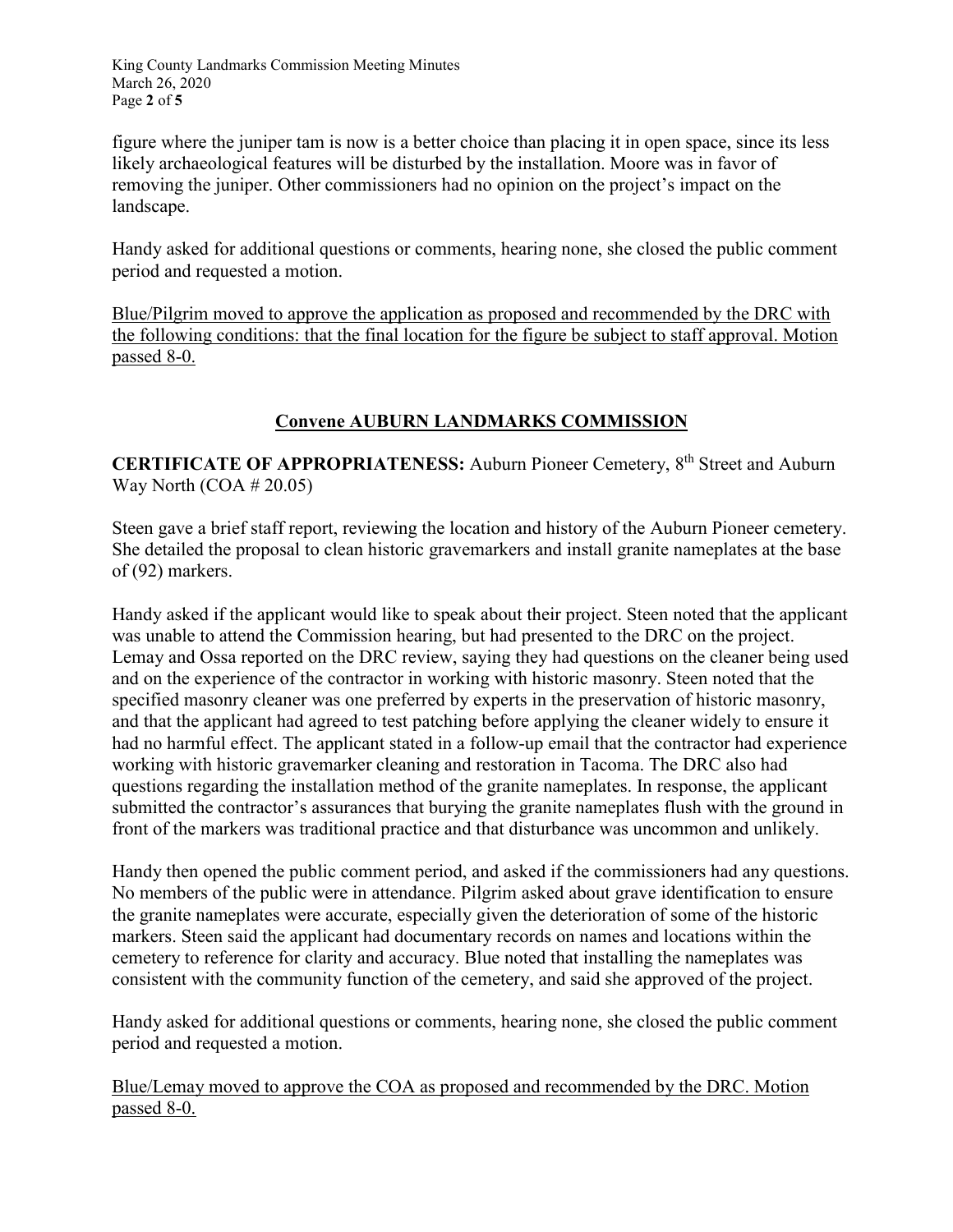**CERTIFICATE OF APPROPRIATENESS:** Mary Olson Farm, 28728 Green River Road, Auburn (COA #20.06)

Steen gave a brief staff report, reviewing the location and history of the Mary Olson Farm and detailing the retroactive application to approve security lighting already installed on the farm's garage, as well as new proposed lighting at the end of the driveway leading out of the farm site.

Noting that the applicant was not present, Handy asked for the DRC report on the project. Lemay and Ossa said they had requested lighting specifications for the already installed lights on the garage, and asked for photos of the proposed driveway light location. The applicant was unable to find fixture specifications, but included additional photographs of the proposed lighting location at the end of the driveway as well as more photographs of existing lighting around the site. (Staff included specifications on the double-light installed on the garage in the presentation.) Photographs showed that most of the lights around the farm site are brown gooseneck fixtures, with a small caged jar light inside one of the sheds. The DRC raised compatibility issues with the new caged jar double-light fixture installed on the garage wall.

Handy opened the public comment period and asked if the commissioners had any questions. No members of the public were in attendance. Commissioners generally agreed the double-light fixture on the garage wall was not compatible with the historic rural character of the farmstead or with the other light fixtures on the farm. Discussion continued on types of appropriate fixtures and how they might work in that location on the side of the garage. Handy noted that the double-light fixture was a marine type of lighting, and not appropriate for a rural agricultural property. Moore suggested a farmhouse lighting online site for potential compatible options. Pilgrim and Handy said the fixture should match others on site in color and type, which was nearly all brown gooseneck style lighting.

Pilgrim inquired whether the security lighting to be installed at the end of the driveway was intended to be solar-powered, or if the applicant would need to trench for power installation at the entry gate. Commissioners approved of the gooseneck lighting design proposed for that location, but said the applicant needed to return to the commission with a trenching plan before it was installed to address potential archaeological issues.

Handy asked for additional questions or comments, hearing none, she closed the public comment period and requested a motion.

Blue/Earley moved to approve the retroactive COA application as recommended by the DRC with the following conditions: that the existing wall light on the garage be replaced with a fixture similar to those found elsewhere on the farm site; and that the applicant present the trenching plan to bring power for the security lighting on the gate prior to installation. Motion passed 8-0.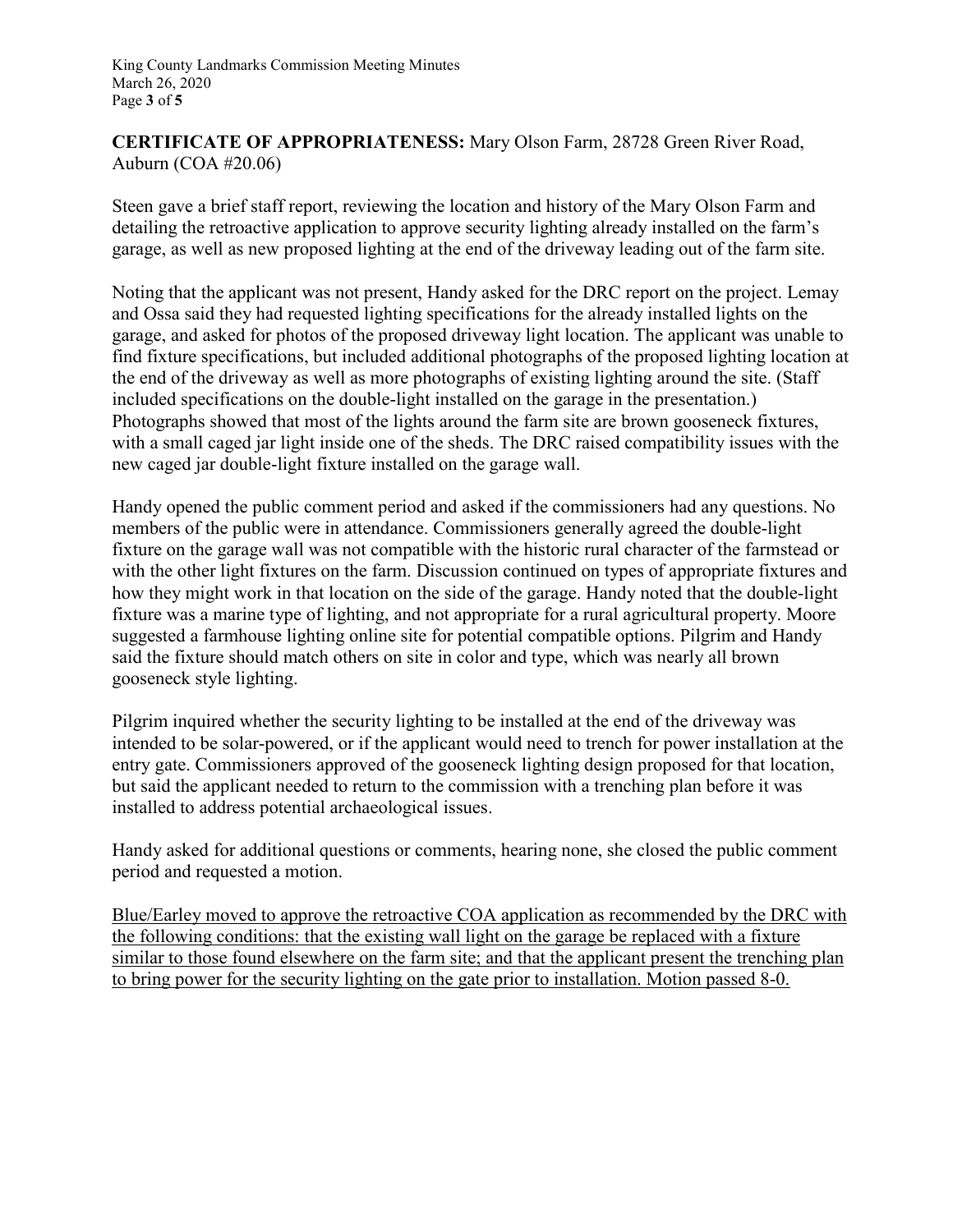## **Convene KING COUNTY LANDMARKS COMMISSION**

**APPROVAL OF MINUTES:** Handy asked for any changes/corrections to the November 21st and January 23rd meeting minutes. One correction: Ossa requested that the reference to the Washington State Heritage Grant in the Reard House review include the word "Program."

Ossa/Moore moved to approve the November 21, 2019 and January 21, 2020 minutes of the King County Landmarks Commission. The motions passed 7-0 and 6-0, with Lemay abstaining from the November and January votes and Blue abstaining from the January vote.

**CERTIFICATE OF APPROPRIATENESS:** Concert Venue Restroom, Willowmoor Historic District, Marymoor Park, 6046 W Lake Sammamish Pkwy NE (COA #20.03)

Steen gave a brief staff report, reviewing the location and history of Marymoor Park and detailed the proposed roofing project on a non-historic restroom serving the concert venue with the park boundaries.

Handy asked if the applicant would like to speak about their project. Jason Anglin, project manager for King County DNRP, said he was present and would be happy to answer any questions the commissioners had. Lemay and Ossa gave the DRC report, stating that no issues were raised regarding the proposed EcoStar roofing. They noted this type of synthetic roofing which mimics wood shingles in pattern had been used on other structures within the park, and on the Preston Activity Center (a landmark in Preston.) It was noted that the proposal also includes reuse of existing metal roof features.

Handy opened the public comment period and asked if the commissioners had any questions. No members of the public were in attendance. Pilgrim said he thought a "chestnut brown" color roofing was used elsewhere in the park, and asked if the color was going to match the nearby building. The applicant said he was unaware of a color difference on other buildings, but that the proposed grey roofing color would match that of nearby structures.

Handy closed the public comment period and asked for commission debate. Hearing none, she requested a motion on the proposal.

Blue/Lake moved to approve the application as proposed and recommended by the DRC. The motion passed 8-0.

**CERTIFICATE OF APPROPRIATENESS:** Patton Bridge, SE Green Valley Road (COA #20.07)

Steen gave a brief staff report, reviewing the location and history of the Patton Bridge, noting it was designated for its engineering innovation. She then detailed the proposal to structurally retrofit deteriorated sections of the bridge to address safety concerns.